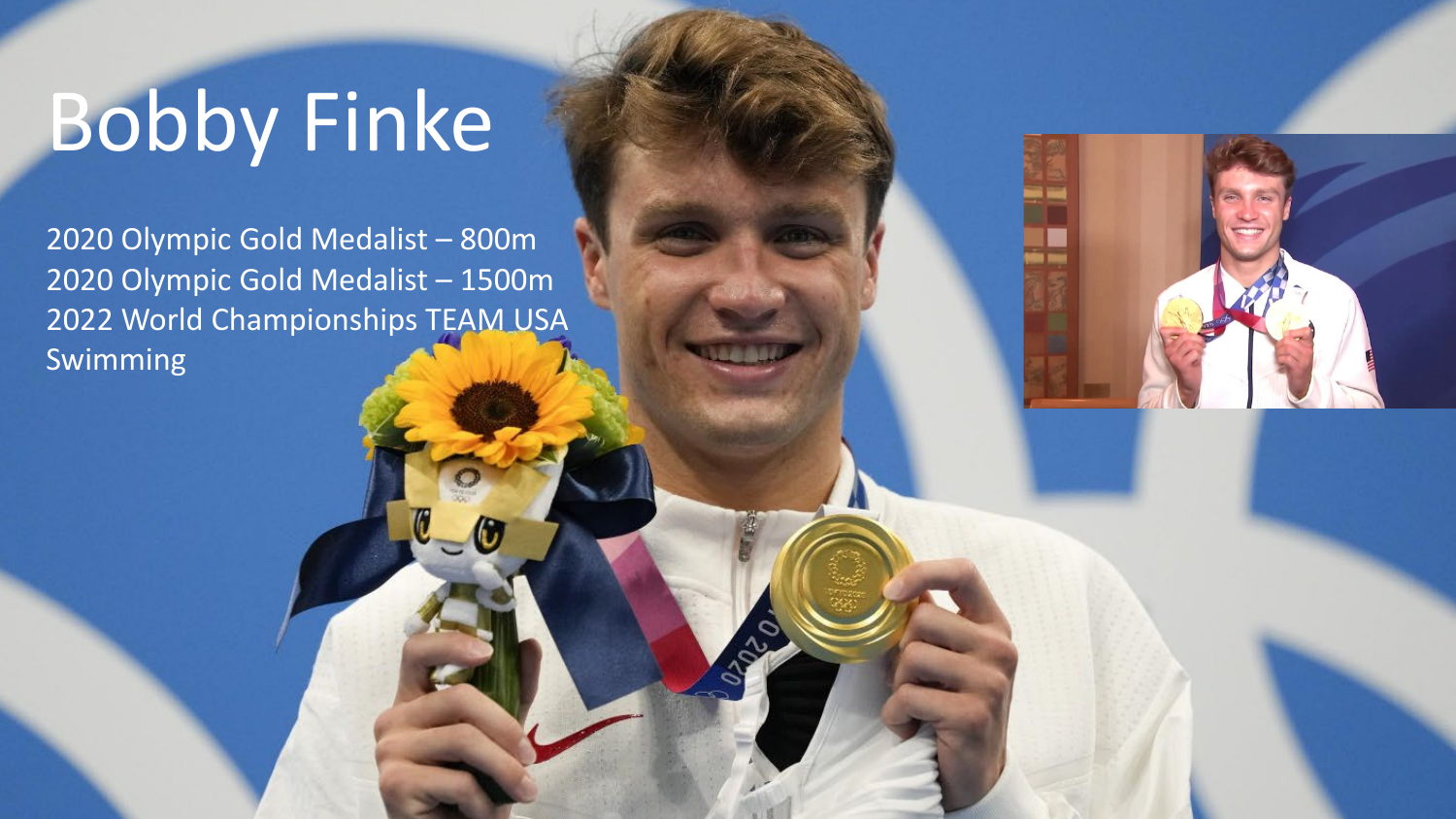Robert Christian Finke was born in Tampa, Florida on November 6, 1999. Swimming is truly a family affair for the Finkes, as Mom, Jeanne, swam for Ball State and Father, Joe, is a swim coach with St Pete Aquatics. Finke has two older sisters: Autumn Skye Finke who swam for the University of Florida and Ariel Summer Finke who swims for Florida State University. All three kids qualified for the 2016 Olympic Trials.

As a 14-year-old age grouper, Finke broke the Florida Age Group State Championships 800m freestyle meet record with a time of 8:25.20, And then broke the 1500m freestyle meet record dropping over 15 seconds to race to a 15:56.82. Finke won the USA Swimming Open Water Junior Nationals by finishing first out of the swimmers 18 years old and younger. Additionally, because everyone swims at once, Finke was seventh overall in a field that included the pro-open water swimmers as well as collegiate swimmers.

Finke was ranked as the #7 recruit in SwimSwam's Way Too Early NCAA Recruit Ranks for the class of 2018, and #12 in the Re-rank. On October 13, 2017, Finke announced his verbal commitment to swim at the University of Florida.